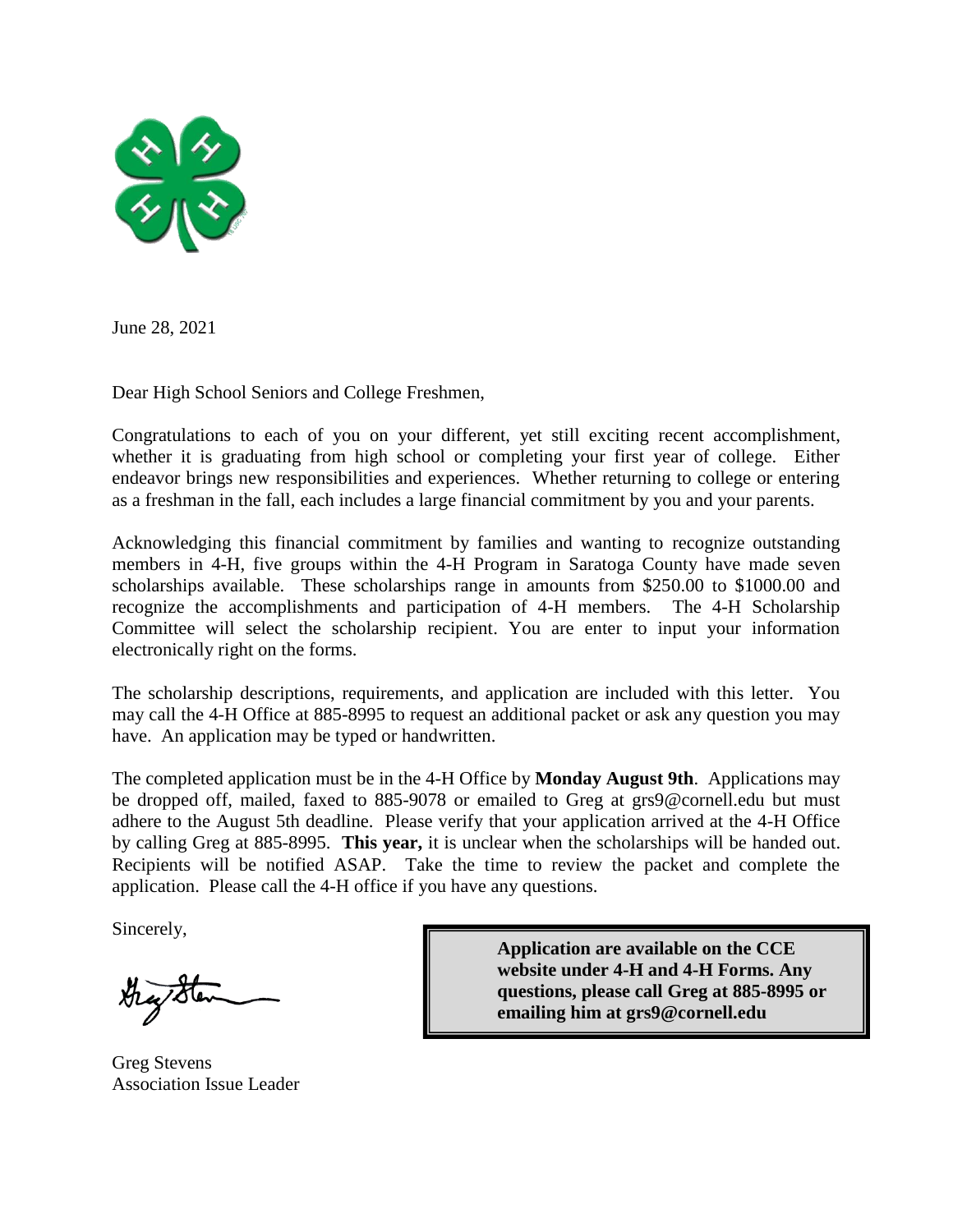|                    |                                                                                                             |                   | <b>Saratoga County</b><br>4-H Scholarship<br><b>Application 2020</b>            |                                                                              |                    |                                                                                    |
|--------------------|-------------------------------------------------------------------------------------------------------------|-------------------|---------------------------------------------------------------------------------|------------------------------------------------------------------------------|--------------------|------------------------------------------------------------------------------------|
|                    |                                                                                                             |                   | <b>Personal Data</b>                                                            |                                                                              |                    |                                                                                    |
| Last Name          |                                                                                                             | <b>First Name</b> | M <sub>l</sub>                                                                  | Sex (M or F)                                                                 |                    | Telephone                                                                          |
|                    | Mailing Address (Street/Box number)                                                                         |                   | City                                                                            |                                                                              | <b>State</b>       | Zip                                                                                |
| Date of Birth      | Age                                                                                                         |                   | No. of Years in 4-H                                                             |                                                                              |                    | New York High School From Which You Will or Have Graduated                         |
|                    | College/University you plan to, or currently, attend                                                        |                   | Scholarships                                                                    | Major Field of Study                                                         |                    | What is your Preferred Career Choice?                                              |
| Sponsor:<br>Award: | • Jimmer White Memorial Scholarship<br>4-H Teen Council<br>\$1,000.00<br>• Sean Reilly Memorial Scholarship |                   | • Ruth Bull Memorial Scholarship<br>Sponsor:<br>Award:<br>• 4-H Shooting Sports | 4-H Leaders' Asn.<br>\$1,000.00                                              |                    | • Turning Point Dairy, LLC Scholarship                                             |
| Sponsor:<br>Award: | 4-H Teen Council<br>\$1,000.00                                                                              |                   | Sponsor:<br>Award:                                                              | 4-H Shooting Sports<br>\$500.00                                              | Sponsor:<br>Award: | <b>Turning Point Dairy LLC</b><br>\$250.00                                         |
| Sponsor:<br>Award: | • Mary Ramsdill Memorial Scholarship<br>4-H Leaders' Asn.<br>\$1,000.00                                     |                   | Sponsor:<br>Award:                                                              | • Edith Smith Memorial Scholarship<br>Ponies and Horses 4-H Club<br>\$250.00 | Award:             | *2-Unnamed Leaders Scholarships<br>4-H Leaders Asn.<br>Sponsor:<br>\$1,000.00/each |
|                    |                                                                                                             |                   | <b>Eligibility Requirements</b>                                                 |                                                                              |                    |                                                                                    |

- Applicant must be a high school graduate of not over one year, who is attending or going to attend a two or four year accredited college or other institution of higher learning. The institution does not have to be in New York State.
- Applicant must be currently enrolled in 4-H in Saratoga County and have been active in 4-H for at least three years.
- Recipient of the Jimmer White Memorial Scholarship must have been active in the 4-H Teen Council for at least three years.
- Recipient of the Sean Reilly Memorial Scholarship must have been active in the 4-H Teen Council for at least three years and must also have served as an officer in Teen Council.
- Recipient of the Mary Ramsdill Memorial Scholarship will have demonstrated an extensive participation in human ecology programs/projects. This scholarship will not be awarded if candidate does not meet the most rigorous requirements.
- Recipient of the Shooting Sports scholarship must have participated in a 4-H Shooting Sports Program or club and be enrolled in a degree program related to the conservation of Natural Resources.
- Recipient of the Edith Smith Memorial Scholarship must be an active 4-H member in the horse program in Saratoga County.
- Recipient of the Turning Point Dairy, LLC Scholarship must have participated in the 4-H Dairy Program, and be enrolled in a degree program in the field of agriculture.
- Recipient of the NEW Leaders Scholarship must have demonstrated extensive participation in Teen Leadership project/programs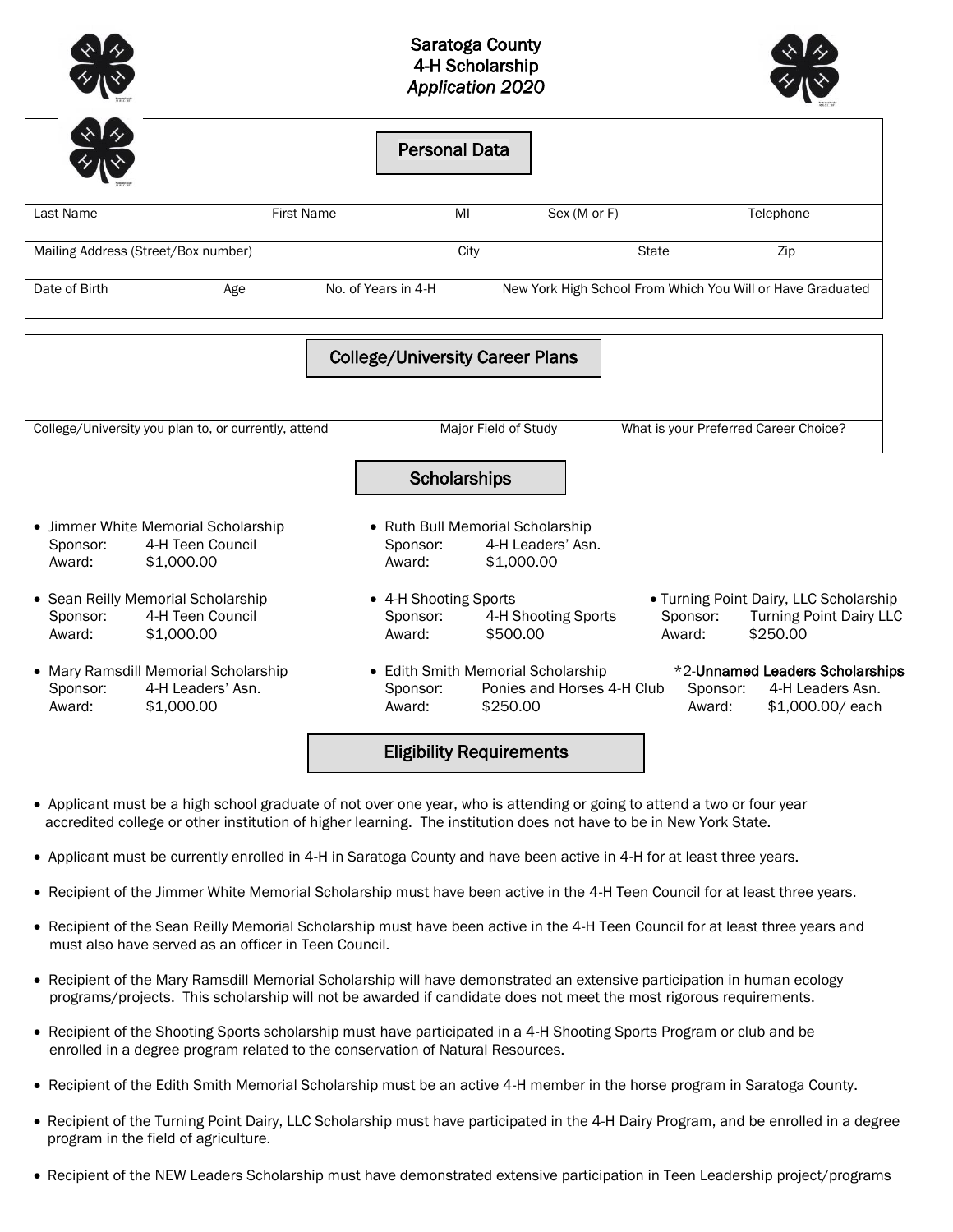## Record of 4-H Experience

**4-H Projects:** List up to 4 of your most significant 4-H project areas. (If a member of Teen Council, make one of your 4 entries Teen Council). Describe years involved, knowledge and skills gained, scope of activity related to projects such as offices held, demonstrations, exhibits, workshops, teams, interviews, etc. Describe your personal development as a result of your participation in these projects. Put emphasis on the quality of your experience rather than quantity.

| Name of Project<br>Area | Years<br>Involved | Scope of<br>Activity | Personal Value/Skills<br>Gained |
|-------------------------|-------------------|----------------------|---------------------------------|
|                         |                   |                      |                                 |
|                         |                   |                      |                                 |
|                         |                   |                      |                                 |
|                         |                   |                      |                                 |
|                         |                   |                      |                                 |
|                         |                   |                      |                                 |
|                         |                   |                      |                                 |
|                         |                   |                      |                                 |
|                         |                   |                      |                                 |
|                         |                   |                      |                                 |
|                         |                   |                      |                                 |
|                         |                   |                      |                                 |
|                         |                   |                      |                                 |
|                         |                   |                      |                                 |
|                         |                   |                      |                                 |
|                         |                   |                      |                                 |
|                         |                   |                      |                                 |
|                         |                   |                      |                                 |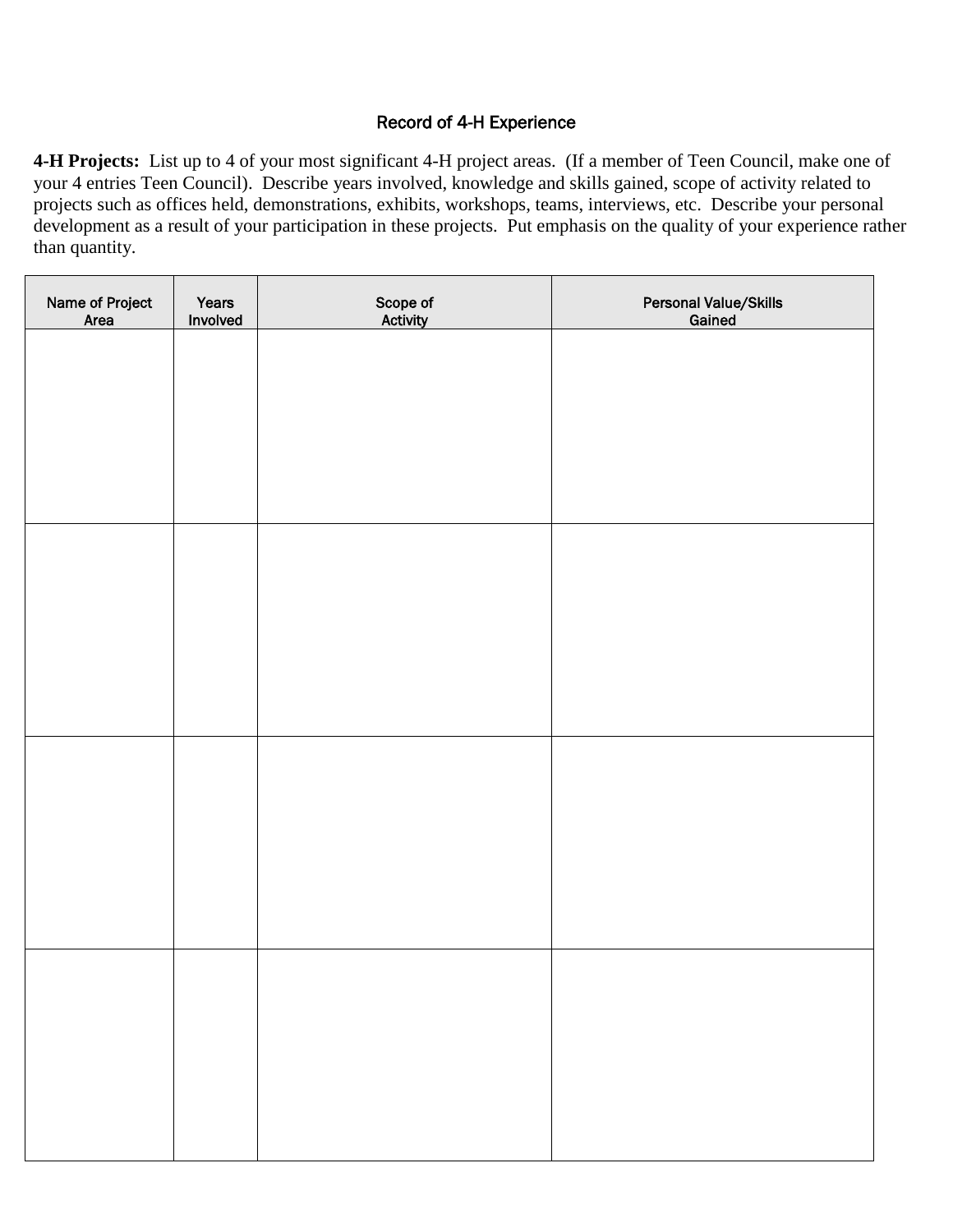4-H Leadership Roles: List major 4-H leadership roles. Include volunteer, promotion, and elected/appointed leadership. List roles and responsibilities, year's levels of involvement, duties and accomplishments. Describe your personal development as a result of taking these leadership roles and what impact your involvement provided you to have on other people. Put emphasis on the quality of your experience rather than the quantity.

| Leadership Role | Responsibility | Years of<br>Involvement | Accomplishments |
|-----------------|----------------|-------------------------|-----------------|
|                 |                |                         |                 |
|                 |                |                         |                 |
|                 |                |                         |                 |
|                 |                |                         |                 |
|                 |                |                         |                 |
|                 |                |                         |                 |
|                 |                |                         |                 |
|                 |                |                         |                 |
|                 |                |                         |                 |
|                 |                |                         |                 |
|                 |                |                         |                 |

• 4-H Honors: List honors and awards received through 4-H. List the honor, year received, level of involvement (L=Local; C=County; etc.), and why you consider the honors listed to be the most important (how did they contribute to your personal development?)

| Honors | Year<br>Received | L=Local<br>C=County<br>D=District<br>S=State<br>N=National | How did this honor contribute to<br>Your personal development |
|--------|------------------|------------------------------------------------------------|---------------------------------------------------------------|
|        |                  |                                                            |                                                               |
|        |                  |                                                            |                                                               |
|        |                  |                                                            |                                                               |
|        |                  |                                                            |                                                               |
|        |                  |                                                            |                                                               |